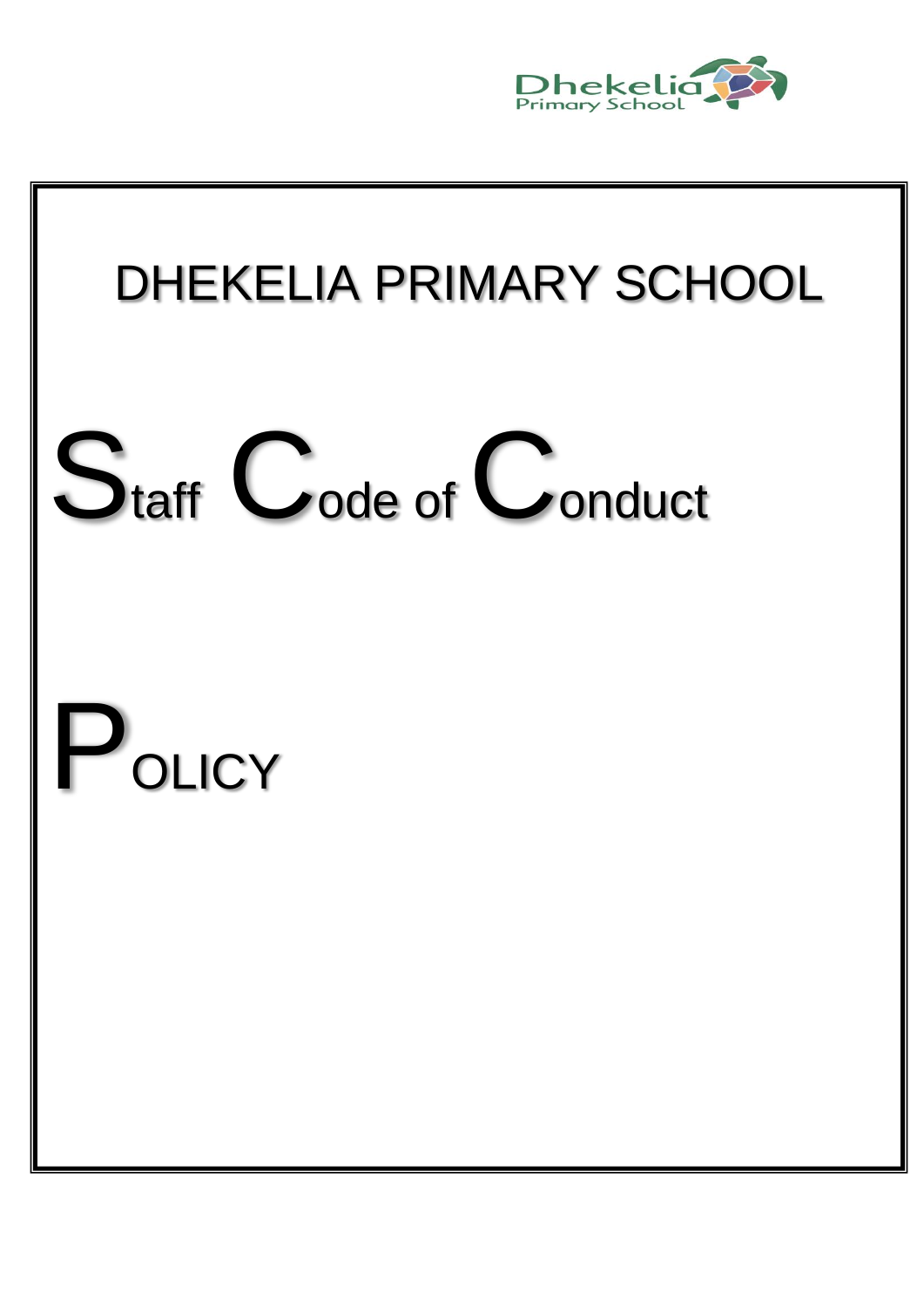![](_page_1_Picture_0.jpeg)

# **Dhekelia Primary School**

# **Code of Conduct**

The following code of conduct has been adopted by the Governing Body of Dhekelia Primary School to enable it to discharge its functions under the School Staffing (England) Regulations 2009 (the "Regulations") in relation to its duty under Regulation 7 to establish procedures for the regulation of the conduct of the staff at the school.

This code of conduct applies to all employees at Dhekelia Primary School. In the case of teachers, it applies in conjunction with Part B of the Teachers' Standards.

This code aims to establish the usual standard of conduct expected of all employees. Its principles will reflect Dhekelia Primary School's core values: it sets down the way in which an employee of Dhekelia Primary School is expected to conduct themselves.

………………………………………………..

As an employee, you must not put yourself in a position where duty and private interests conflict and you must not make use of your employment to further your private interests.

The Code consists of:

- 1. [General Principles](http://peoplesolutions2.birmingham.gov.uk/cs/Satellite?pagename=ExcellenceInPeopleManagement%2FEPMWrapper&contentID=EER012POL&contentType=EPM_Category_C#anc_principles)
- 2. [General Code of Conduct](http://peoplesolutions2.birmingham.gov.uk/cs/Satellite?pagename=ExcellenceInPeopleManagement%2FEPMWrapper&contentID=EER012POL&contentType=EPM_Category_C#anc_general)
	- [Application and Intent](http://peoplesolutions2.birmingham.gov.uk/cs/Satellite?pagename=ExcellenceInPeopleManagement%2FEPMWrapper&contentID=EER012POL&contentType=EPM_Category_C#anc_app)
	- [Personal Interest](http://peoplesolutions2.birmingham.gov.uk/cs/Satellite?pagename=ExcellenceInPeopleManagement%2FEPMWrapper&contentID=EER012POL&contentType=EPM_Category_C#anc_personal)
	- [Gifts and Responsibility](http://peoplesolutions2.birmingham.gov.uk/cs/Satellite?pagename=ExcellenceInPeopleManagement%2FEPMWrapper&contentID=EER012POL&contentType=EPM_Category_C#anc_gifts)
	- **•** [General Confidentiality](http://peoplesolutions2.birmingham.gov.uk/cs/Satellite?pagename=ExcellenceInPeopleManagement%2FEPMWrapper&contentID=EER012POL&contentType=EPM_Category_C#anc_confid)
	- [Dealing with the School's Money](http://peoplesolutions2.birmingham.gov.uk/cs/Satellite?pagename=ExcellenceInPeopleManagement%2FEPMWrapper&contentID=EER012POL&contentType=EPM_Category_C#anc_money)
	- [Criminal Charges and Convictions](http://peoplesolutions2.birmingham.gov.uk/cs/Satellite?pagename=ExcellenceInPeopleManagement%2FEPMWrapper&contentID=EER012POL&contentType=EPM_Category_C#anc_criminal)
	- [Other Employment](http://peoplesolutions2.birmingham.gov.uk/cs/Satellite?pagename=ExcellenceInPeopleManagement%2FEPMWrapper&contentID=EER012POL&contentType=EPM_Category_C#anc_employ)
	- [Intellectual Property and Copyrights](http://peoplesolutions2.birmingham.gov.uk/cs/Satellite?pagename=ExcellenceInPeopleManagement%2FEPMWrapper&contentID=EER012POL&contentType=EPM_Category_C#anc_copyright)
	- Publications and [Dealing with the Press](http://peoplesolutions2.birmingham.gov.uk/cs/Satellite?pagename=ExcellenceInPeopleManagement%2FEPMWrapper&contentID=EER012POL&contentType=EPM_Category_C#anc_publications)
	- [Equipment and Materials](http://peoplesolutions2.birmingham.gov.uk/cs/Satellite?pagename=ExcellenceInPeopleManagement%2FEPMWrapper&contentID=EER012POL&contentType=EPM_Category_C#anc_equipment)
	- [Political Restrictions and Neutrality](http://peoplesolutions2.birmingham.gov.uk/cs/Satellite?pagename=ExcellenceInPeopleManagement%2FEPMWrapper&contentID=EER012POL&contentType=EPM_Category_C#anc_political)
	- [Equal Opportunities](http://peoplesolutions2.birmingham.gov.uk/cs/Satellite?pagename=ExcellenceInPeopleManagement%2FEPMWrapper&contentID=EER012POL&contentType=EPM_Category_C#anc_equal)
	- [Employment Matters](http://peoplesolutions2.birmingham.gov.uk/cs/Satellite?pagename=ExcellenceInPeopleManagement%2FEPMWrapper&contentID=EER012POL&contentType=EPM_Category_C#anc_matters)
	- [Discrimination/Harassment](http://peoplesolutions2.birmingham.gov.uk/cs/Satellite?pagename=ExcellenceInPeopleManagement%2FEPMWrapper&contentID=EER012POL&contentType=EPM_Category_C#anc_harass)
	- [Fitness for Work](http://peoplesolutions2.birmingham.gov.uk/cs/Satellite?pagename=ExcellenceInPeopleManagement%2FEPMWrapper&contentID=EER012POL&contentType=EPM_Category_C#anc_fitness)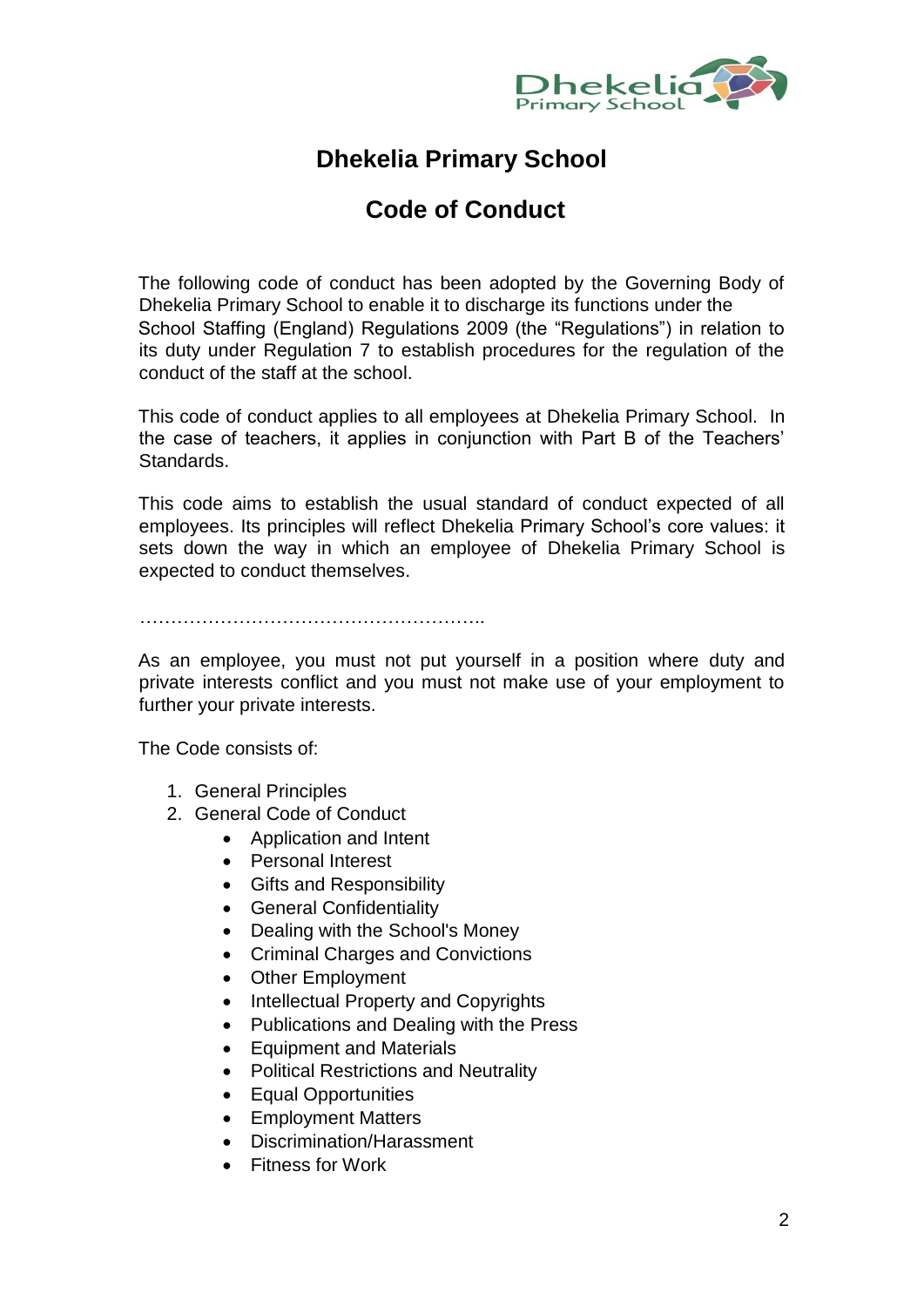![](_page_2_Picture_0.jpeg)

- [Health and Safety](http://peoplesolutions2.birmingham.gov.uk/cs/Satellite?pagename=ExcellenceInPeopleManagement%2FEPMWrapper&contentID=EER012POL&contentType=EPM_Category_C#anc_health)
- [Attendance](http://peoplesolutions2.birmingham.gov.uk/cs/Satellite?pagename=ExcellenceInPeopleManagement%2FEPMWrapper&contentID=EER012POL&contentType=EPM_Category_C#anc_attendance)
- [Smoking](http://peoplesolutions2.birmingham.gov.uk/cs/Satellite?pagename=ExcellenceInPeopleManagement%2FEPMWrapper&contentID=EER012POL&contentType=EPM_Category_C#anc_smoking)
- Mobile Phones
- [Dress Code](http://peoplesolutions2.birmingham.gov.uk/cs/Satellite?pagename=ExcellenceInPeopleManagement%2FEPMWrapper&contentID=EER012POL&contentType=EPM_Category_C#anc_dress)
- [Identity Badges](http://peoplesolutions2.birmingham.gov.uk/cs/Satellite?pagename=ExcellenceInPeopleManagement%2FEPMWrapper&contentID=EER012POL&contentType=EPM_Category_C#anc_identity)
- [Disciplinary Rules](http://peoplesolutions2.birmingham.gov.uk/cs/Satellite?pagename=ExcellenceInPeopleManagement%2FEPMWrapper&contentID=EER012POL&contentType=EPM_Category_C#anc_disci)
- [Following Instructions](http://peoplesolutions2.birmingham.gov.uk/cs/Satellite?pagename=ExcellenceInPeopleManagement%2FEPMWrapper&contentID=EER012POL&contentType=EPM_Category_C#anc_instruct)

## **1. General Principles**

As an employee of the School you are expected to carry out your duties in accordance with the School's policies and procedures.

You are expected to uphold the following principles:

- **Selflessness:** your decisions must be taken in terms of the values and mission of the School and not in order to gain financial or other material benefits.
- **Integrity:** you must not place yourself in a situation where your position is compromised.
- **Objectivity:** all decisions must be made on merit alone.
- **Accountability:** you must accept accountability for your decisions and actions.
- **Openness:** you should be as open as possible about all your decisions and actions.
- **Honesty:** you should declare any private interests relating to your duties and take lawful steps to resolve any conflicts to ensure that public interest is protected.
- **Leadership:** you must support and promote these principles by example.
- **Conduct:**  you must avoid bringing the School, into disrepute (e.g.by the use of social networks or the internet).
- **Respect:**  you must treat others with respect.

## **2. General Code of Conduct**

## **Application and Intent**

You will be expected to act in accordance with the Code. The Code has been designed so that you are not left in any doubt as to what is acceptable or unacceptable behaviour. The Code of Conduct places rules and regulations on certain activities and any breach of these prohibitions may lead to disciplinary action.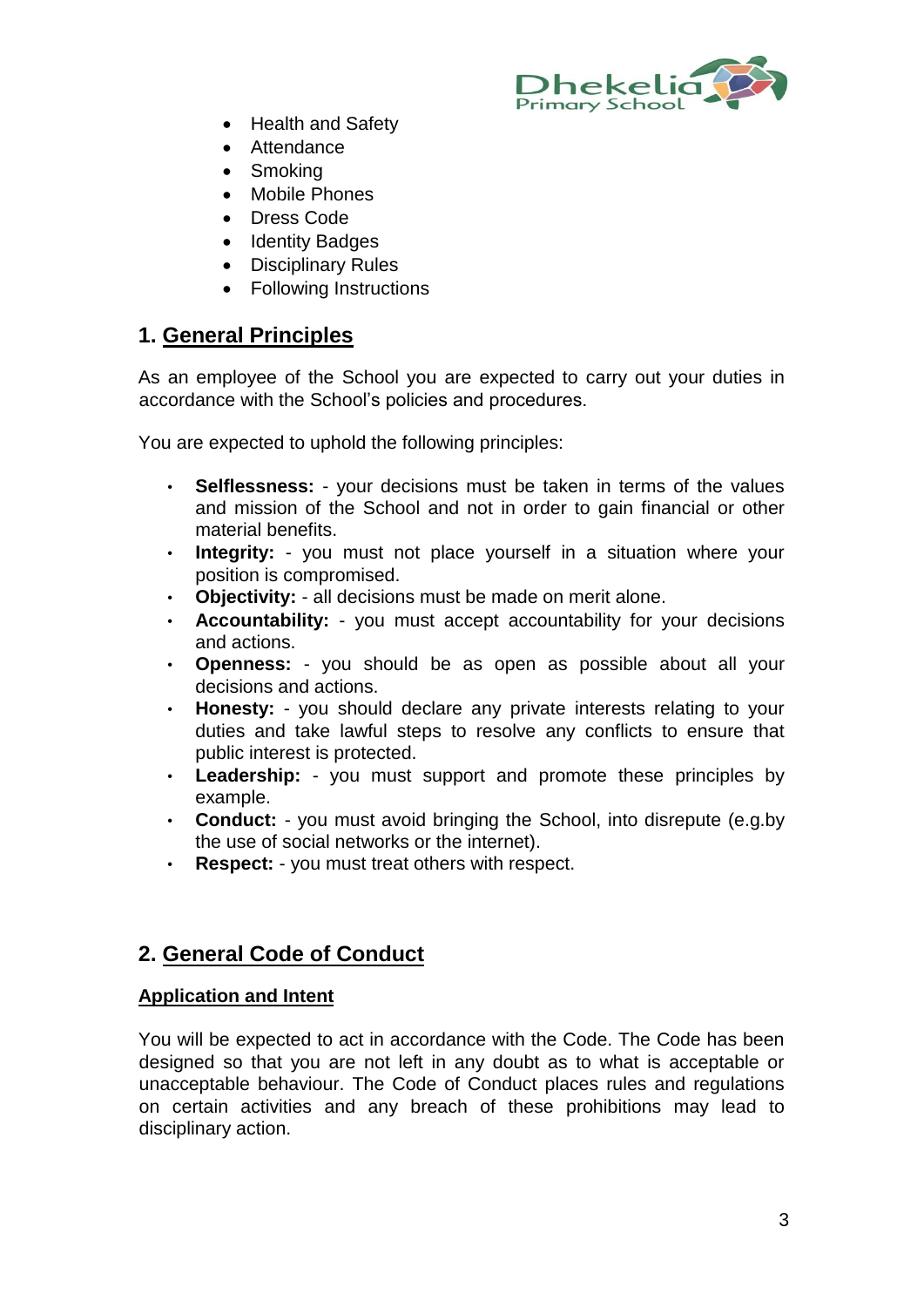![](_page_3_Picture_0.jpeg)

## **Personal Interest**

You must not in your official capacity:

- Allow your personal interests to conflict with the School's requirements.
- Use your position improperly to confer an advantage or disadvantage on any person.

You must:

- Not disclose information given to you in confidence, or information acquired which is of a confidential nature, without the consent of a person authorised to give it.
- Not prevent another person from gaining access to information to which that person is entitled by law.
- Ensure that your relationships with Pupils, Parents, Governors, Staff and any other people with whom you may come into contact with in the course of your duties are professional at all times.

## **Gifts and hospitality**

The School seeks to maintain the highest standards of conduct and probity in its business.

The acceptance of gifts and/or hospitality by employees must be treated with extreme caution. Offers of a gift or inducement, whether made at specific occasions (e.g. at Christmas) or casually, should be recorded on the Gift and Hospitality register kept in the main office. .

If you are in any doubt, you should seek guidance from your Head Teacher or Line Manager before accepting any gifts or hospitality offered.

Employees should also refrain from making any gifts to external organisations or to the employees of organisations which provide services to the School or which are potential providers of such services.

## **General Confidentiality**

You may, in the course of your duties, obtain information which is confidential.

You must not:

- Pass on any information received or obtained through your employment to anyone who is not entitled to have that information.
- Use information for personal advantage.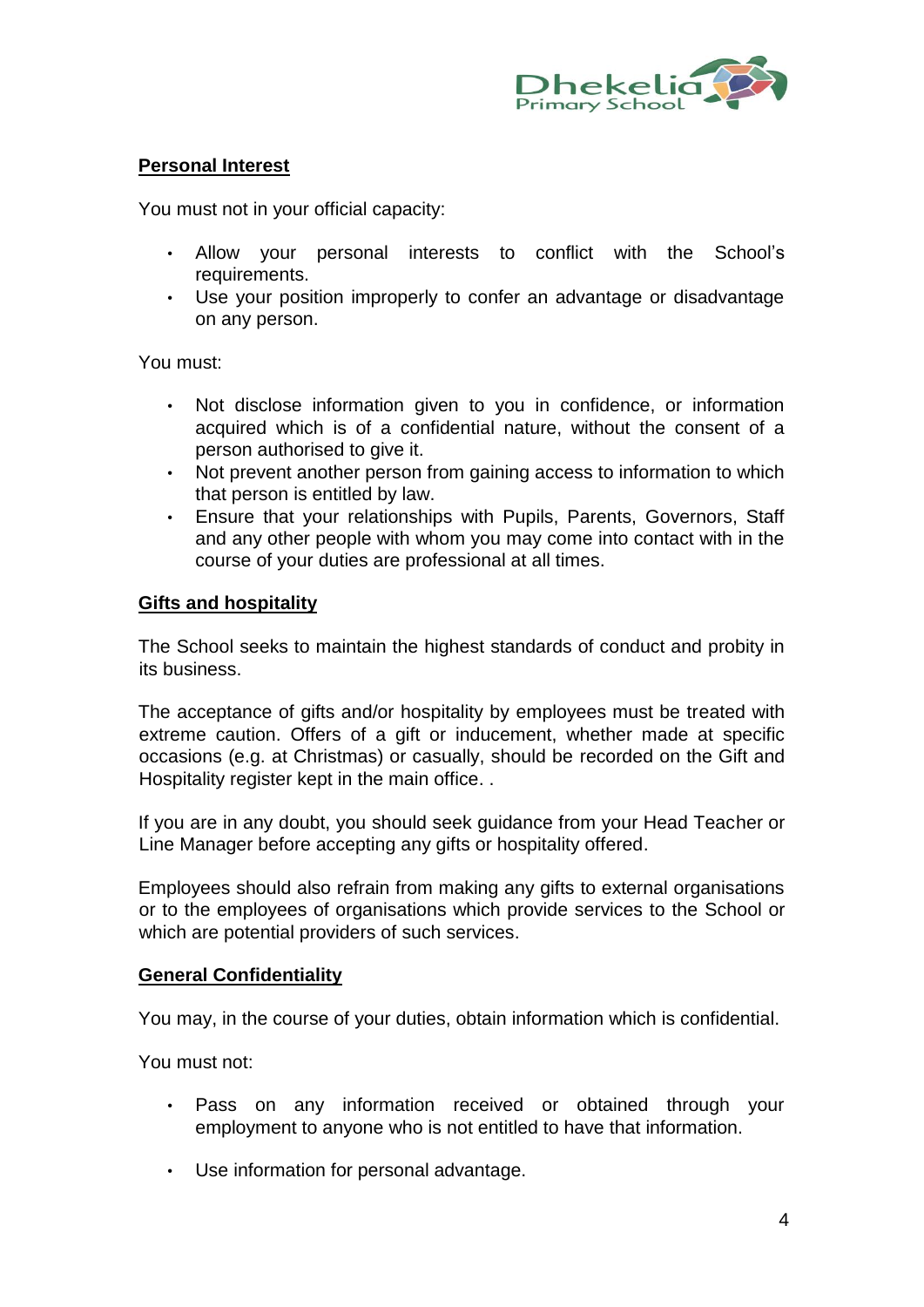![](_page_4_Picture_0.jpeg)

You must:

- Work within the requirements of Data Protection Act 1998 and the Freedom of Information Act 2000.
- Observe the School's procedures for the release of personal information held about other employees or members of the public.
- You must not misuse your position by seeking information which you do not need to know to carry out your duties.

Examples of abuse of confidence would include:

- Ill-considered gossip whether with colleagues or outsiders which may be misconstrued and re-quoted.
- Exploitation of confidential information for personal gain.
- Premature and/or unauthorised disclosure to other parties of policy proposals, with the object of generating adverse publicity e.g. to the press, interest groups.

## **Dealing with the School's Money**

You must:

- Ensure that public funds are used in a responsible and lawful manner.
- Strive to ensure value for money to the School and to avoid legal challenge to the School.

## **Criminal Charges and Convictions**

The School requires all applicants to disclose criminal convictions, whether committed in the UK or elsewhere.

You must:

- Notify the School in writing if charged with any criminal offence or if convicted of any criminal offence, this includes cautions.
- If charged with an offence, advise the School as your employer immediately after you are charged (i.e. next working day).

It should be noted that the term 'conviction' includes a finding of guilt, regardless of whether or not a conviction is recorded. Failure to notify the School in either case will constitute grounds for disciplinary action.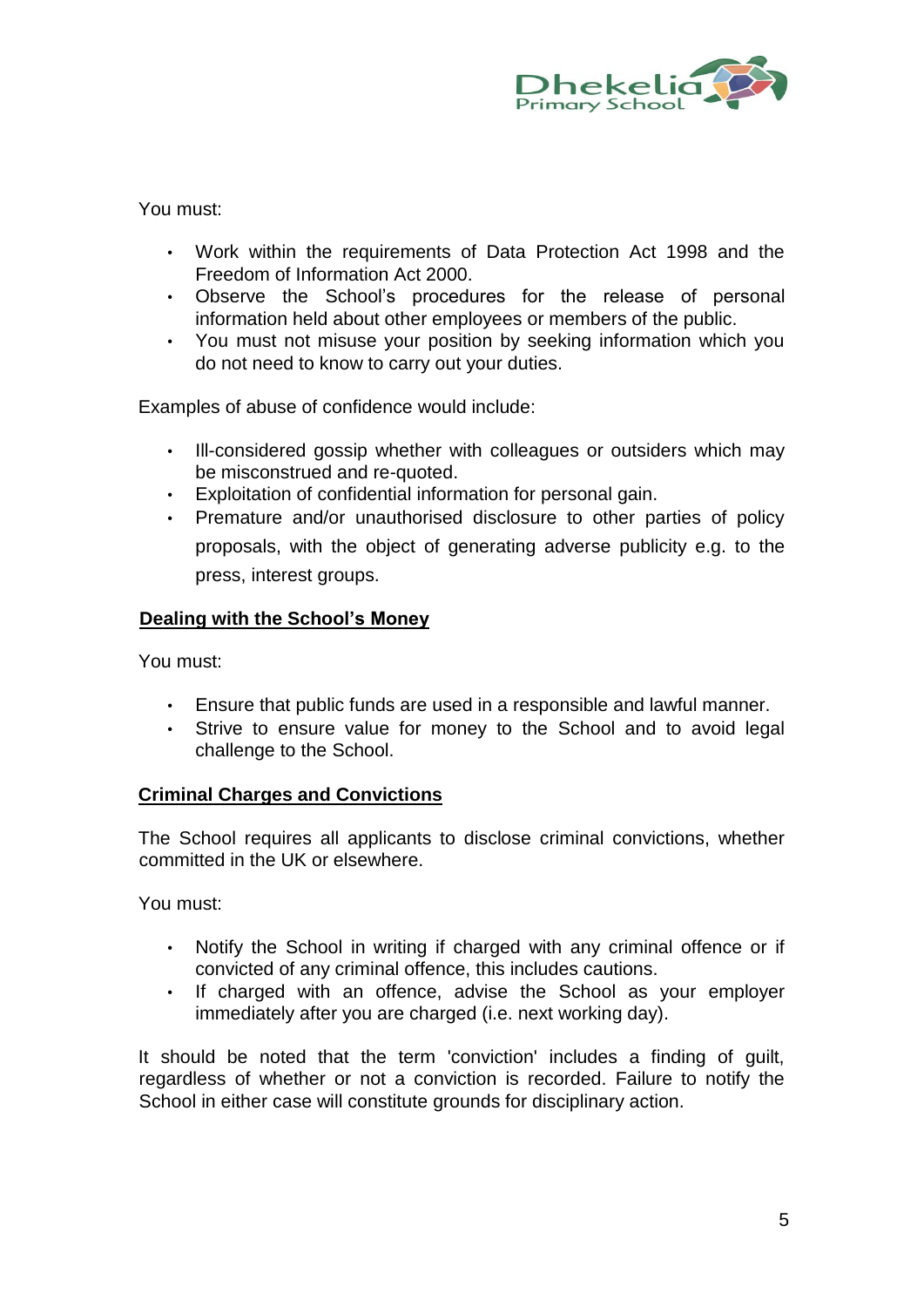![](_page_5_Picture_0.jpeg)

## **Other Employment**

In some instances, your contract of employment may:

- Prevent you from undertaking other employment without the written permission of your manager. This will be stated within your individual contract.
- It is important that you ensure that any additional employment does not conflict with the interests of the School or affect your ability and credibility to do your job.
- You must ensure that School time and equipment are not utilised in connection with any other employment.
- If in doubt, the best thing to do is to discuss the circumstances with your manager.

## **Intellectual Property and Copyrights**

All intellectual property rights, (that is copyright, design rights and the right to patent inventions) relating to anything created or invented by you in the course of your duties belongs automatically to the School, unless otherwise agreed, you cannot exploit the rights to any such thing without written permission from the School.

## **Publications and Dealing with the Press**

You must not:

- Publish any material which comments on the activities, policies etc. of the School without the consent of your manager.
- Make comments to the press or media unless specifically authorised to do so.

Where requests for comments are received they should be passed on to the Head Teacher or Line Manager.

Where you wish to publish an article unconnected with the School then the article must not link you to the School.

#### **Equipment and Materials**

You must:

- Not use the equipment and premises of the School or of other places where you work during your contract of employment for unauthorised purposes.
- Only make personal telephone calls and emails when necessary and within reason.
- Only use the internet for personal use in your own time.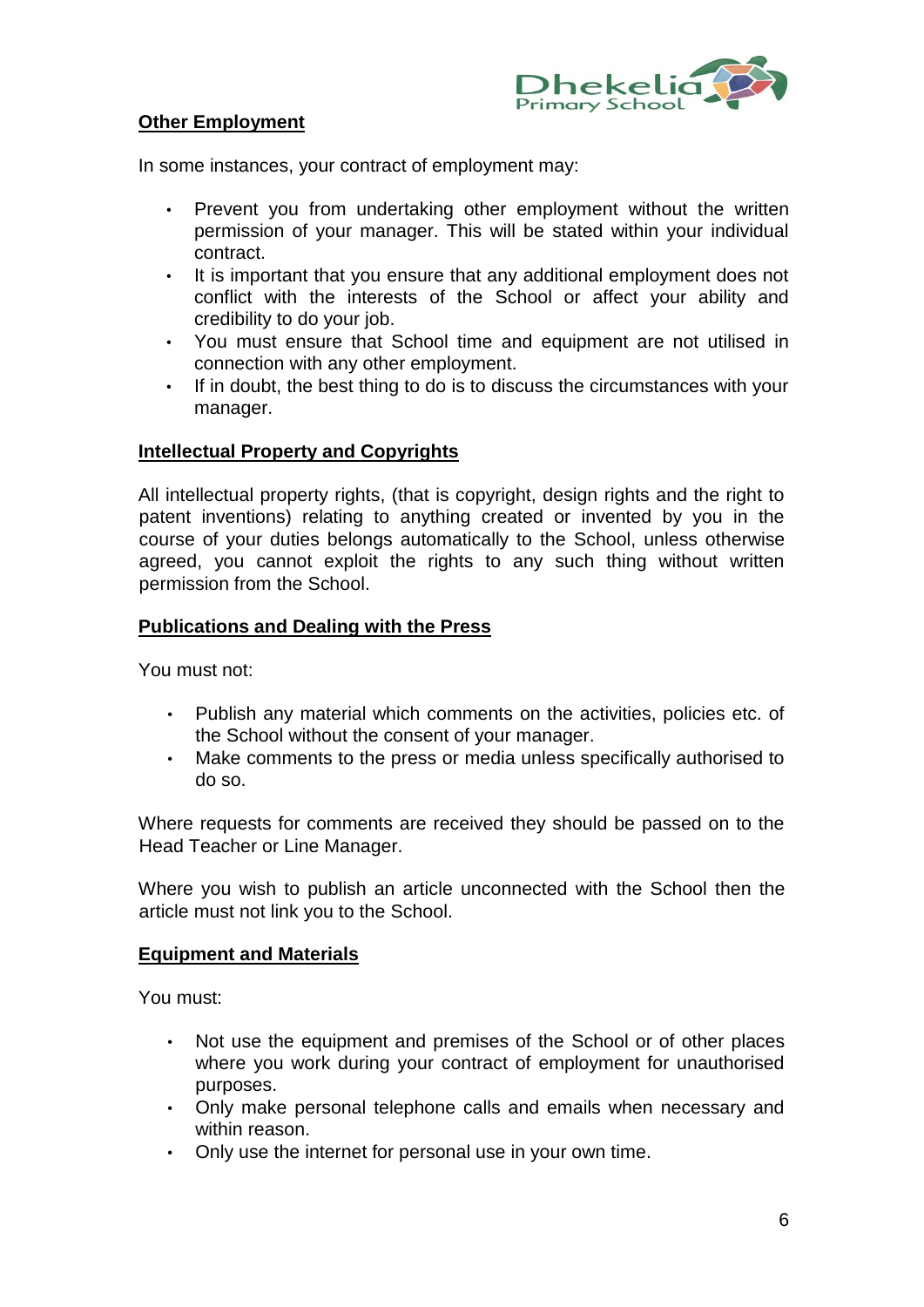![](_page_6_Picture_0.jpeg)

## **Political Neutrality**

The School will not concern itself with the political beliefs of individuals however you must not allow your own political beliefs to interfere with the work of the School.

## **Equal Opportunities**

The School is committed to the promotion and implementation of equal opportunities both internally and externally.

The School aims to ensure that everyone who comes into contact with it is treated equally and not in any way disadvantaged by factors which could prevent the implementation of fair policies and operations.

The School will recognise the differences which exist and will seek to understand the needs of people within the groups which are afforded protection or assistance through this policy.

The School expects all its employees to uphold its Equal Opportunities Policy and to accept the duty not to discriminate, either in employment practices or in the provision of facilities and services by reference to age, disability, gender reassignment, marriage and civil partnership, pregnancy and maternity, race, religion or belief, sex and sexual orientation. For faith schools, special exemptions under the Equality Act apply.

## **Employment Matters**

If you are involved in making appointments you must:

- Ensure that such appointments are made on the basis of the candidate's ability to do the job.
- Ensure that your personal preferences should not influence judgements made.
- Declare your interest where you are related to an applicant or have a close personal relationship outside work with him/her.

#### **Discrimination, Harassment, and Victimisation**

You must treat all other employees, pupils, parents, and people with whom you come into contact with courtesy and respect, and must not make any remarks or gestures relating to the protected characteristics of age, disability, gender reassignment, marriage and civil partnership, pregnancy and maternity, race, religion or belief, sex and sexual orientation which may cause offence.

Any complaint of discrimination, harassment, or victimisation or complaints made on the grounds of any of the protected characteristics listed above, will be taken seriously and will be the subject of a thorough investigation.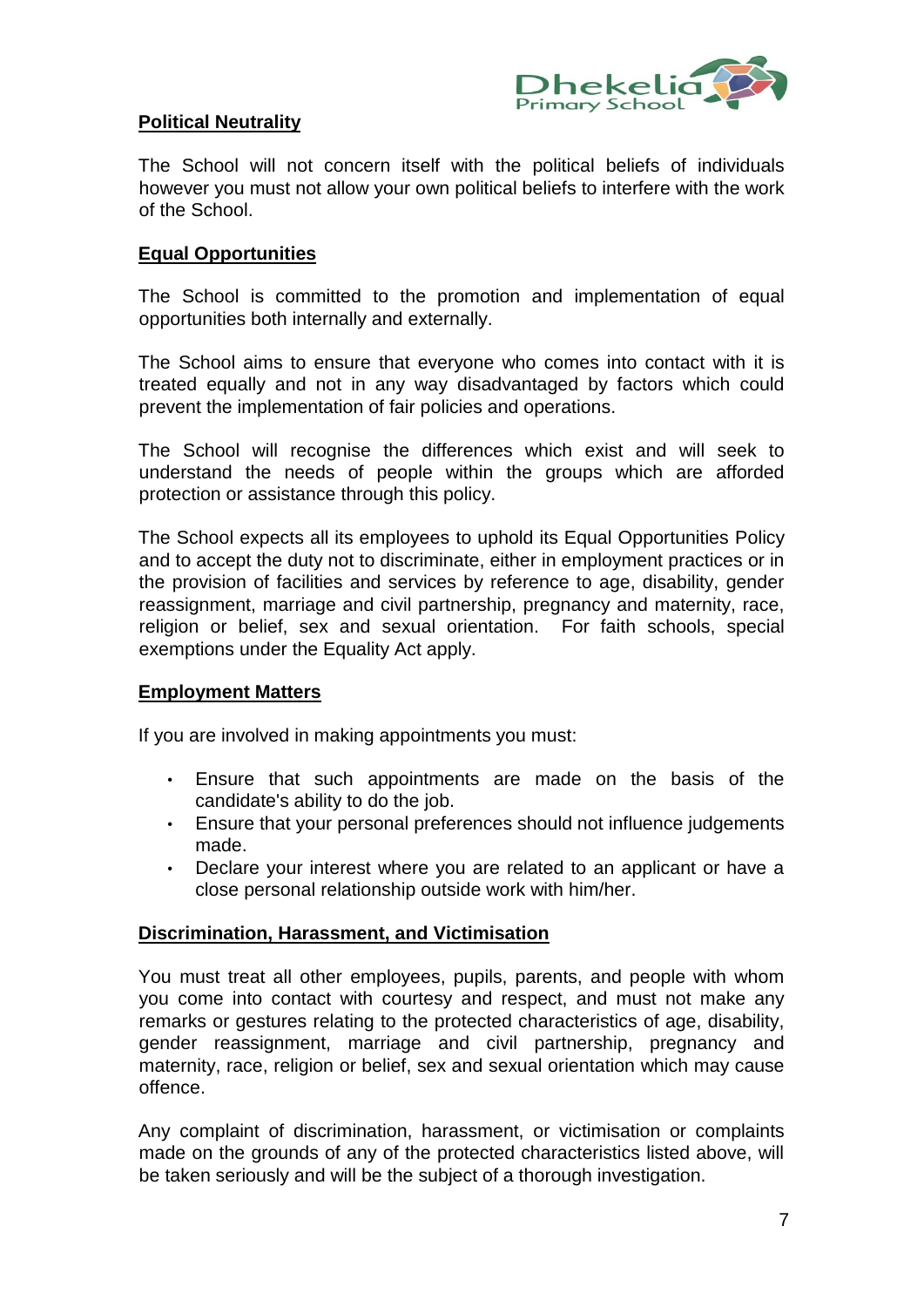![](_page_7_Picture_0.jpeg)

## **Fitness for Work**

The School accepts that alcohol is legally and freely available. You must:

- Ensure that the use of alcohol out of work does not adversely affect your work performance, the health, safety or welfare of yourself or others and does not damage the School image and reputation.
- If you are a Head Teacher or Manager, consider the options available for managing employees in the above situation
- Not consume or be under the influence of alcohol, use illicit drugs or other illegal substances while at work.
- Ensure that the use of any of them out of work does not adversely affect the work performance and safety of yourself or others, and does not bring the School into disrepute.
- If taking medication you must seek the advice of your doctor to ensure that such medication will not impede your ability to do the job (e.g. operate machinery).
- Inform your Head Teacher or Line Manager of any situations where a risk to yourself or others may arise because of this.
- If you are a Head Teacher or Line Manager consider the options available for assisting employees who are required to take legally prescribed drugs and whose levels of performance has been impaired. In these circumstances a risk assessment should be undertaken.

## **Health and Safety**

You have a duty to take reasonable care of yourself and to cooperate with management under the Health and Safety at Work Act 1974. These responsibilities are identified in the School's Health and Safety policy.

You are required to act at all times in accordance with this policy and generally to act in such a way to ensure your own safety and that of others.

Any action which potentially puts at risk the health and/or safety of yourself or others will be viewed seriously and may result in disciplinary action may be taken.

#### **Attendance**

Your contract of employment contains the main terms and conditions of your employment with the School.

It is expected that you are available for work during these hours.

You must record your attendance in accordance with your workplace time recording system.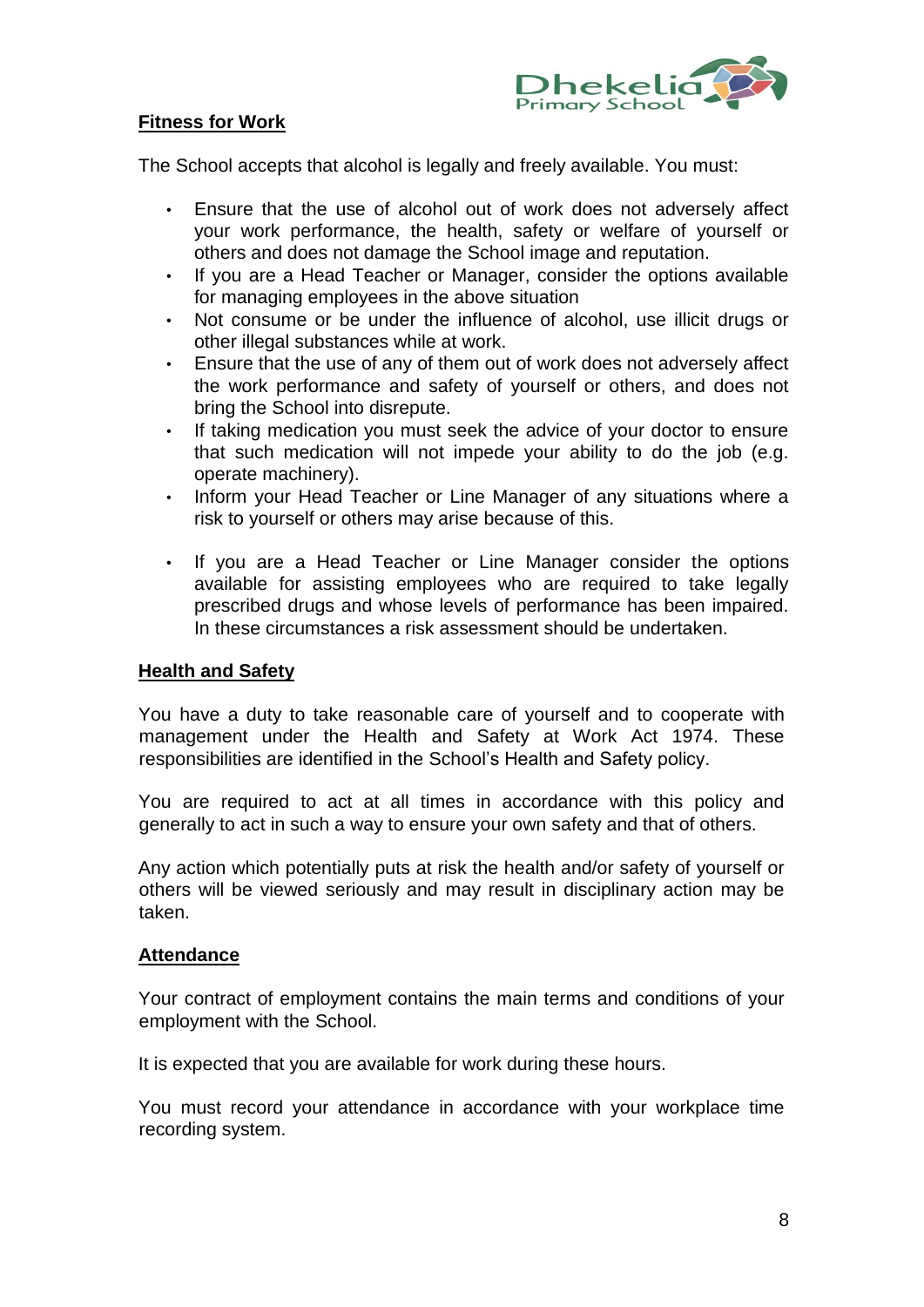![](_page_8_Picture_0.jpeg)

## **Smoking**

The School is a non-smoking organisation.

You are not permitted to smoke in any of the School's offices, or any other building or grounds owned or occupied by the School, at any time. This includes the use of e-cigarettes.

Smoking whilst on the School's premises may be subject to disciplinary action.

## **Mobile Phones**

A code of conduct is promoted with the aim of creating a cooperative workforce, where staff work as a team, have high values and respect each other; thus creating a strong morale and sense of commitment leading to increased productivity.

It is therefore ensured that all practitioners:

- have a clear understanding of what constitutes misuse.
- know how to minimise risk.
- avoid putting themselves into compromising situations which could be misinterpreted and lead to possible allegations.
- understand the need for professional boundaries and clear guidance regarding acceptable use.
- are responsible for self-moderation of their own behaviours.
- are aware of the importance of reporting concerns promptly.

The carrying and use of mobile phones around children within the class and school setting is not permitted without a valid reason. In some circumstances, e.g. on school trips, a mobile phone is permited in order to maintain contact with the school. This will be included on the Risk Assessment.

#### Personal Mobiles

- Employees are not permitted to make/receive calls/texts during work time where children are present. (excluding break times)
- Staff should ensure that mobile silent at all times whilst in classrooms with children and in staffrooms. They should not be left on display.
- Staff are not permitted to use recording equipment on their mobile phones.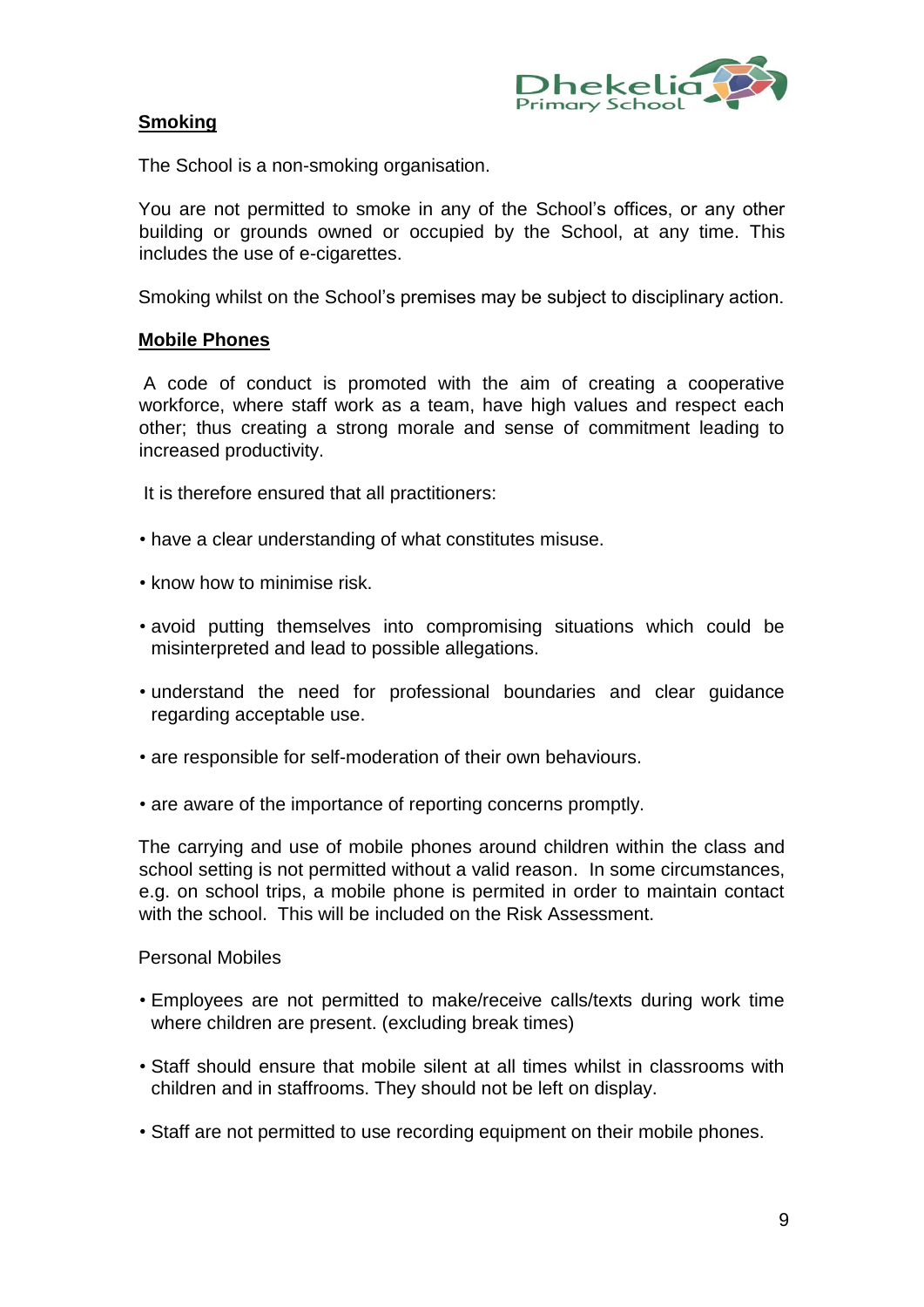![](_page_9_Picture_0.jpeg)

## **Dress Code**

There is a general expectation that dress will be appropriate to the nature of the duties and responsibilities of the job. A separate Dress Code is available.

### **Identity Badges**

Employees issued with identity badges should wear them at all times. This is particularly important if you visit families in their homes. Where managers decide that it is not practical to wear identity badges then you should have them available for inspection at all times.

#### **Disciplinary Rules**

MOD Schools have disciplinary procedures

The disciplinary procedure is concerned with instances of alleged misconduct, either ordinary or gross. It is anticipated that the vast majority of breaches will be of a minor nature and that they can be resolved without recourse to a formal procedure. Some breaches will be more serious or there may be circumstances where there is repetition of a minor breach. In such circumstances the matter will be formally investigated and progressed under the formal procedure.

MOD Schools also have a separate Managing Poor Performance procedure which provides a framework for managers and employees to cope with issues of poor performance. The underlying intention of the Procedure is to give the employees who are falling below the established acceptable standards the opportunity to improve.

#### **Following Instructions**

You are expected to follow all reasonable and lawful instructions by a person with the authority to issue such instructions unless:

- There is a danger to a person's health and safety.
- A conflict of interest may exist.
- It does not comply with School policy and practice.

Head Teachers and Line Managers must be able to justify their instructions and decisions in line with their delegations, authority, and School policy and procedures, and be open and respond promptly to constructive questions.

## **Contract of Employment**

Your contract of employment is an agreement between the School and you which sets out your employment rights, responsibilities and duties and this includes the Code of Conduct.